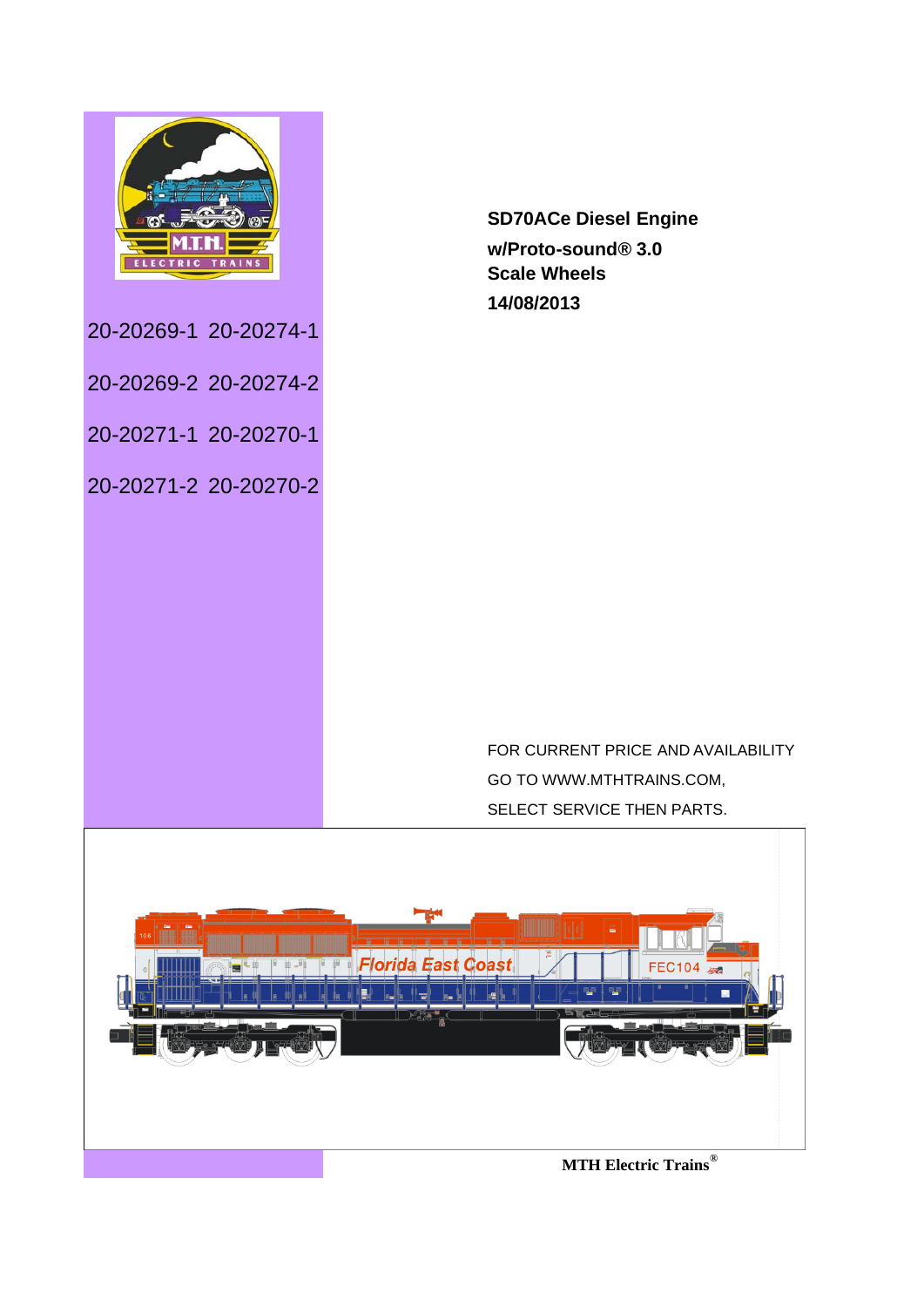#### Premier SD70ACe Diesel engine

#### Body parts

Name and Number MTH Parts 1.) Sand filler [BI-2104032001](http://www.mthtrains.com/part/BI-2104032001) 2.) Lift ring(A) [IH-2104033001](http://www.mthtrains.com/part/IH-2104033001) 3.) Dynamic bracket [IH-2104034002](http://www.mthtrains.com/part/IH-2104034002) 4.) Lift ring(B) [IH-2104035001](http://www.mthtrains.com/part/IH-2104035001) 5.) Body(Norfolk southern# 1000) [FC-2104036001](http://www.mthtrains.com/part/FC-2104036001) Body(Norfolk southern# 1004) [FC-2104036002](http://www.mthtrains.com/part/FC-2104036002) Body(Norfolk southern# 1007) [FC-2104036003](http://www.mthtrains.com/part/FC-2104036003) Body(Norfolk southern# 1015) [FC-2104036004](http://www.mthtrains.com/part/FC-2104036004) Body (CSX# 4557) [FC-2104036005](http://www.mthtrains.com/part/FC-2104036005) Body (CSX# 4562) [FC-2104036006](http://www.mthtrains.com/part/FC-2104036006) Body (CSX# 4563) [FC-2104036007](http://www.mthtrains.com/part/FC-2104036007) Body (CSX# 4574) [FC-2104036008](http://www.mthtrains.com/part/FC-2104036008) Body(Pennsylvania# 1857) [FC-2104036009](http://www.mthtrains.com/part/FC-2104036009) Body(Pennsylvania# 1850) [FC-2104036010](http://www.mthtrains.com/part/FC-2104036010) Body(Pennsylvania# 1968) [FC-2104036011](http://www.mthtrains.com/part/FC-2104036011) Body(Western maryland# 1973) [FC-2104036012](http://www.mthtrains.com/part/FC-2104036012) Body(Western maryland# 1852) [FC-2104036013](http://www.mthtrains.com/part/FC-2104036013) Body(Western maryland# 1862) [FC-2104036014](http://www.mthtrains.com/part/FC-2104036014) Body(Western maryland# 1857) [FC-2104036015](http://www.mthtrains.com/part/FC-2104036015) Body (Bnsf# 9771) [FC-2104036016](http://www.mthtrains.com/part/FC-2104036016) Body (Bnsf# 9809) [FC-2104036017](http://www.mthtrains.com/part/FC-2104036017) Body(Bnsf# 9812) [FC-2104036018](http://www.mthtrains.com/part/FC-2104036018) Body(Bnsf# 9820) [FC-2104036019](http://www.mthtrains.com/part/FC-2104036019) Body(Bnsf# 9839) [FC-2104036020](http://www.mthtrains.com/part/FC-2104036020) Body (Bnsf# 8987) [FC-2104036021](http://www.mthtrains.com/part/FC-2104036021) Body(Alaska# 4006) [FC-2104036022](http://www.mthtrains.com/part/FC-2104036022) Body(Alaska# 4016) [FC-2104036023](http://www.mthtrains.com/part/FC-2104036023) Body(Alaska# 4008) [FC-2104036024](http://www.mthtrains.com/part/FC-2104036024) Body(Alaska# 4009) [FC-2104036025](http://www.mthtrains.com/part/FC-2104036025) Body(Florida east coast# 106) [FC-2104036026](http://www.mthtrains.com/part/FC-2104036026) Body(New York central# 1968) [FC-2104036027](http://www.mthtrains.com/part/FC-2104036027) Body(New York central# 1967) [FC-2104036028](http://www.mthtrains.com/part/FC-2104036028) Body(New York central# 1954) [FC-2104036029](http://www.mthtrains.com/part/FC-2104036029) Body(New York central# 1931) [FC-2104036030](http://www.mthtrains.com/part/FC-2104036030) Body (Santa Fe# 1996) [FC-2104036031](http://www.mthtrains.com/part/FC-2104036031) Body(Santa Fe# 1995) [FC-2104036032](http://www.mthtrains.com/part/FC-2104036032) Body(Santa Fe# 1869) [FC-2104036033](http://www.mthtrains.com/part/FC-2104036033) Body(Santa Fe# 1859) [FC-2104036034](http://www.mthtrains.com/part/FC-2104036034) Body(Chessie# 1986) [FC-2104036035](http://www.mthtrains.com/part/FC-2104036035) Body(Chessie# 1979) [FC-2104036036](http://www.mthtrains.com/part/FC-2104036036) Body(Chessie# 1980) [FC-2104036037](http://www.mthtrains.com/part/FC-2104036037)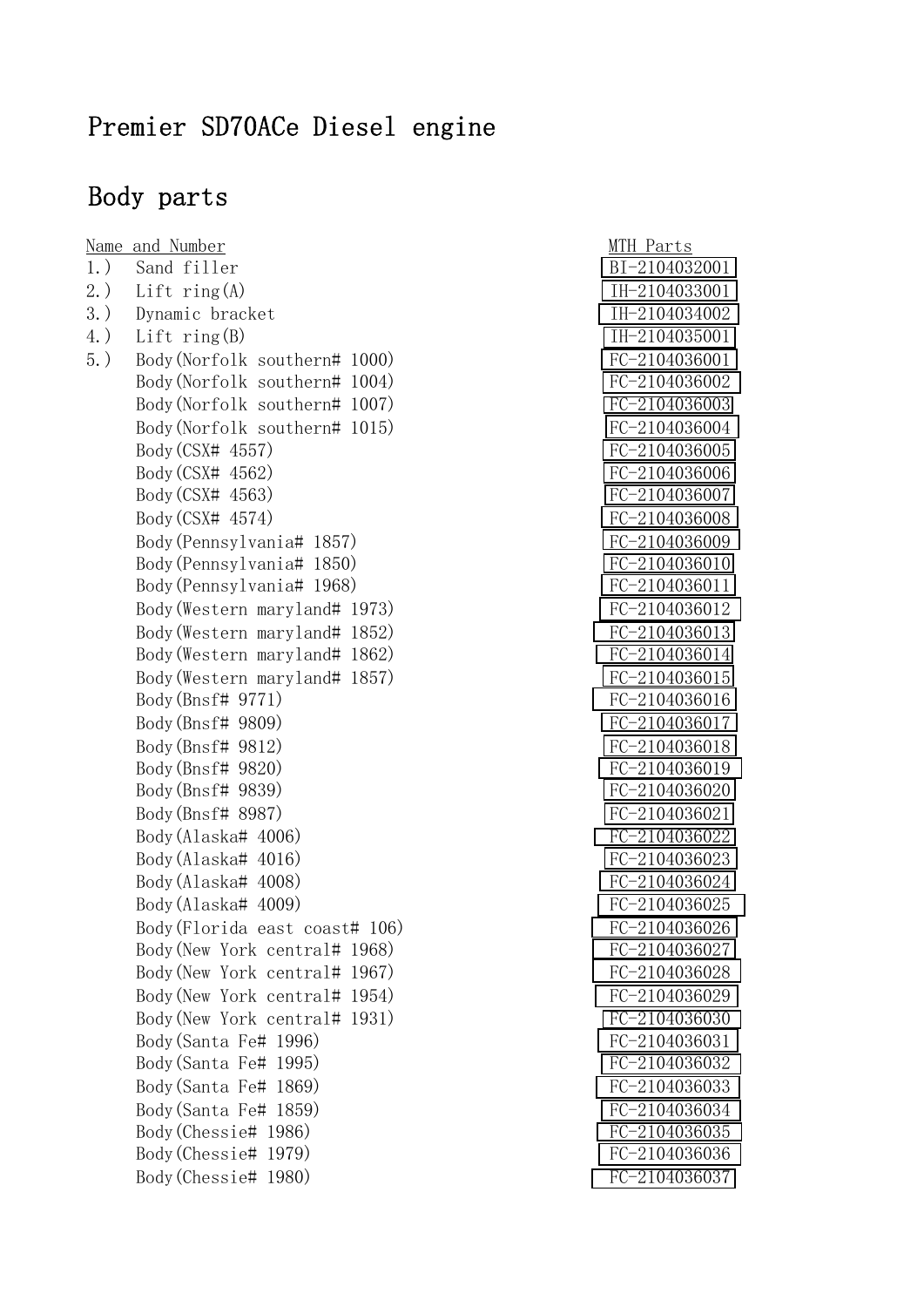Name and Number MTH Parts Body(Chessie# 1972) [FC-2104036038](http://www.mthtrains.com/part/FC-2104036038) Body(Chessie# 1974) [FC-2104036039](http://www.mthtrains.com/part/FC-2104036039) Body(Southern# 1990) [FC-2104036040](http://www.mthtrains.com/part/FC-2104036040) Body(Southern# 1953) [FC-2104036041](http://www.mthtrains.com/part/FC-2104036041) Body(Southern# 1982) [FC-2104036042](http://www.mthtrains.com/part/FC-2104036042) Body(Southern# 1894) [FC-2104036043](http://www.mthtrains.com/part/FC-2104036043) 6.) Horn [BF-2104037001](http://www.mthtrains.com/part/BF-2104037001) 7.) Side panel [FC-2104038001](http://www.mthtrains.com/part/FC-2104038001) 8.) Hand rall post [FC-2104039001](http://www.mthtrains.com/part/FC-2104039001) 9.) Lift ring(C) [FC-2104040001](http://www.mthtrains.com/part/FC-2104040001) 10.) Window glass(side) [FC-2104041001](http://www.mthtrains.com/part/FC-2104041001) 11.) Window glass(front) [FC-2104042001](http://www.mthtrains.com/part/FC-2104042001) 12.) N/B base-A [IH-2104043001](http://www.mthtrains.com/part/IH-2104043001) 13.) Number board [FG-2104044001](http://www.mthtrains.com/part/FG-2104044001) 14.) Lamp bracket(A) [CI-2104045001](http://www.mthtrains.com/part/CI-2104045001) 15.) Wiper(black) [FC-2104046001](http://www.mthtrains.com/part/FC-2104046001) 16.) Handrail(around) FC-2104047001 17.) Engineer Figure FI-2104048001 18.) Brakeman Figure FI-2104056001 19.) Fireman base FI-2104049001 20.) Screw(M3.0X3.0MM,Black) 21.) Wire Holder IH-2104050001 22.) Blub guide(dual) CI-2104051001 23.) Blub guide(long) CI-2104052001 24.) Handrail(side) FC-2104053001 25.) Contact Base BI-2104054001

26.) Contact Spring IE-2104055001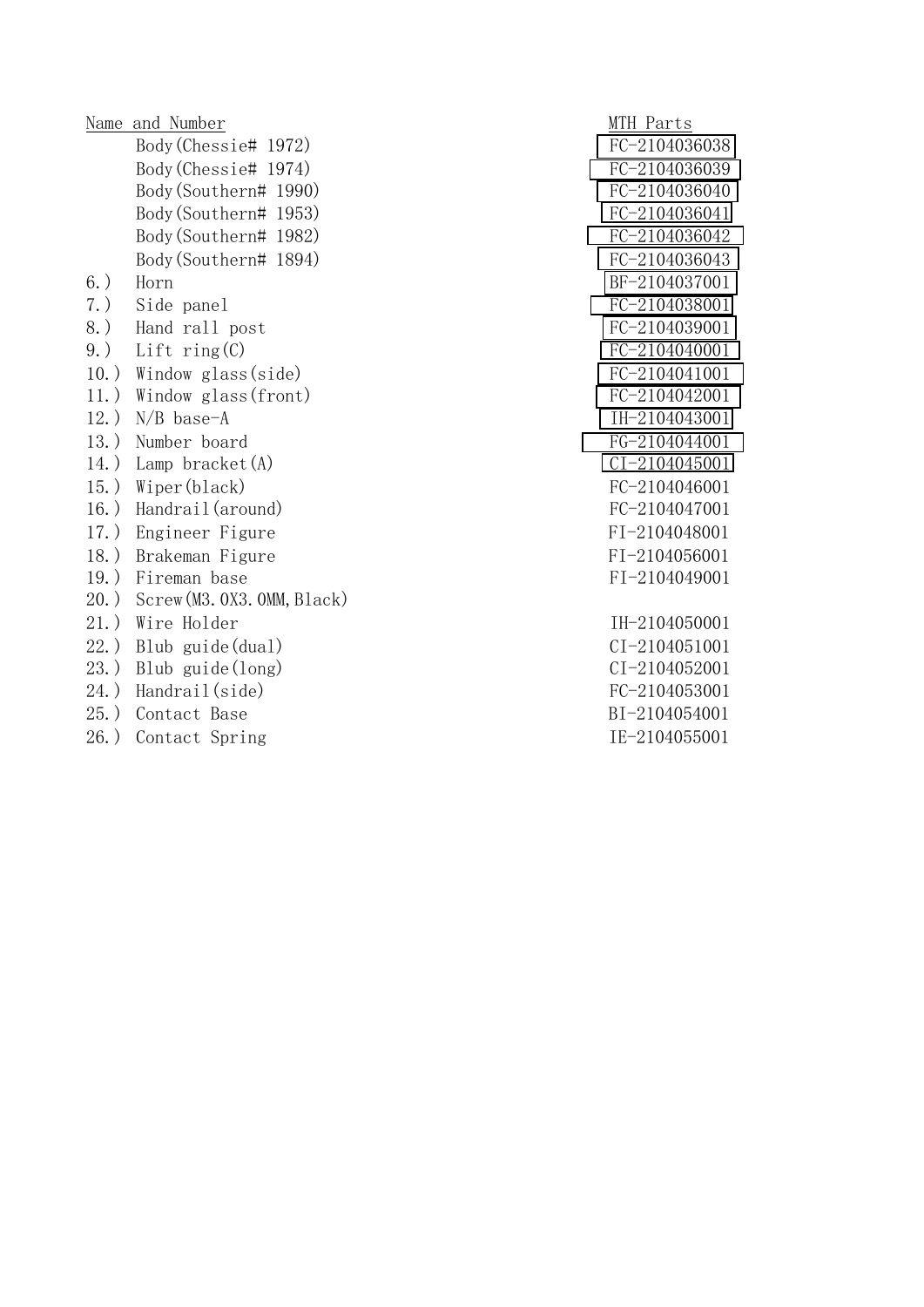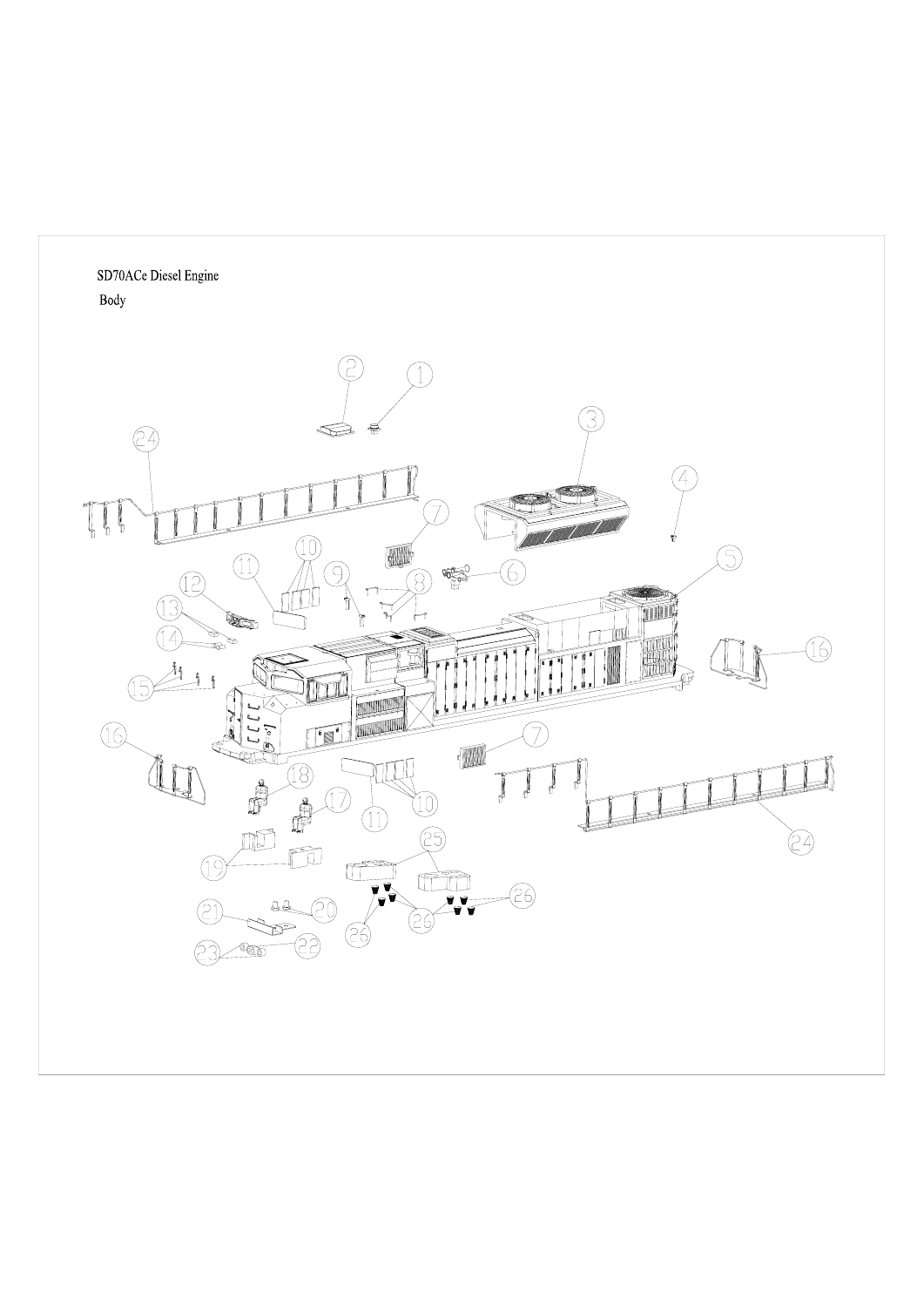# Premier SD70ACe Diesel engine

## Chassis parts

|         | <u>Name</u> and Number           | MTH Parts         |
|---------|----------------------------------|-------------------|
| $1.$ )  | Volume pot                       | IH-2104001001     |
| $2.$ )  | Insulator space                  | ID-2104002001     |
| $3.$ )  | Screw(M2. 0X7. 0MM, Black)       |                   |
| $4.$ )  | Switch                           | BB-2104063001     |
| $5.$ )  | Switch bracket                   | IH-2104003001     |
| $6.$ )  | PS3 Diesel/Electric Board        | AE-1000034        |
| $7.$ )  | Ps3.0 pcb bracket                | IH-3103021001     |
| $8.$ )  | Support                          | IH-3103022001     |
| $9.$ )  | Light Grommet                    | CI-2104064001     |
| $10.$ ) | Light Bulbs                      | CG-2104065001     |
| $11.$ ) | Light Blacket                    | $CI - 2104066001$ |
| $12.$ ) | Rubber band                      | BI-4500004        |
| $13.$ ) | $Motor (RS-385PH-2655)$          | BE-2104008001     |
| $14.$ ) | Motor insulation bracket         | BI-2104009001     |
| $15.$ ) | Screw(M3.0X6.0MM, F, Black)      |                   |
| $16.$ ) | Motor base                       | BI-2104010001     |
| $17.$ ) | Screw(M2. 6X6. 0X4. 5MM, Black)  |                   |
| $18.$ ) | Reding matter PCB                | AG-0000102        |
| $19.$ ) | Blub guide                       | CI-2104011001     |
| $20.$ ) | Lamp bracket $(B)$               | IH-2104012001     |
| $21.$ ) | $Motor (RS-385PH-2655)$          | BE-2104013001     |
| $22.$ ) | E/Wire guide                     | IH-2104014001     |
| $23.$ ) | Screw (M3.0X6.0MM, Black)        | IA-0000015        |
| $24.$ ) | PS3.0 pcb heatsink               | IH-3103014001     |
| $25.$ ) | Screw(D2. 6X3. 0MM, Black)       |                   |
| $26.$ ) | Floor                            | FC-2104017001     |
| $27.$ ) | Screw(1/8''XL16.0XD6.4MM, Black) |                   |
| $28.$ ) | $T$ -bar                         | IG-2104018001     |
| $29.$ ) | Coupler                          | DD-2104019001     |
| $30.$ ) | Spring                           | IE-2104020001     |
| 31.)    | Washer                           | IB-2104021001     |
| $32.$ ) | $E\text{-ring}$                  | ID-2104022001     |
| $33.$ ) | Pump $pipe(A)$                   | FC-2104023001     |
| $34.$ ) | Pump $pipe(B)$                   | FC-2104024001     |
| $35.$ ) | Speaker plate                    | BI-4500005        |
| $36.$ ) | Horn (For Alaska, GM&O)          | BF-2104025001     |
| $37.$ ) | Fuel tank                        | FC-2104026001     |

38.) Screw(M3.0X7.0MM,F,Black)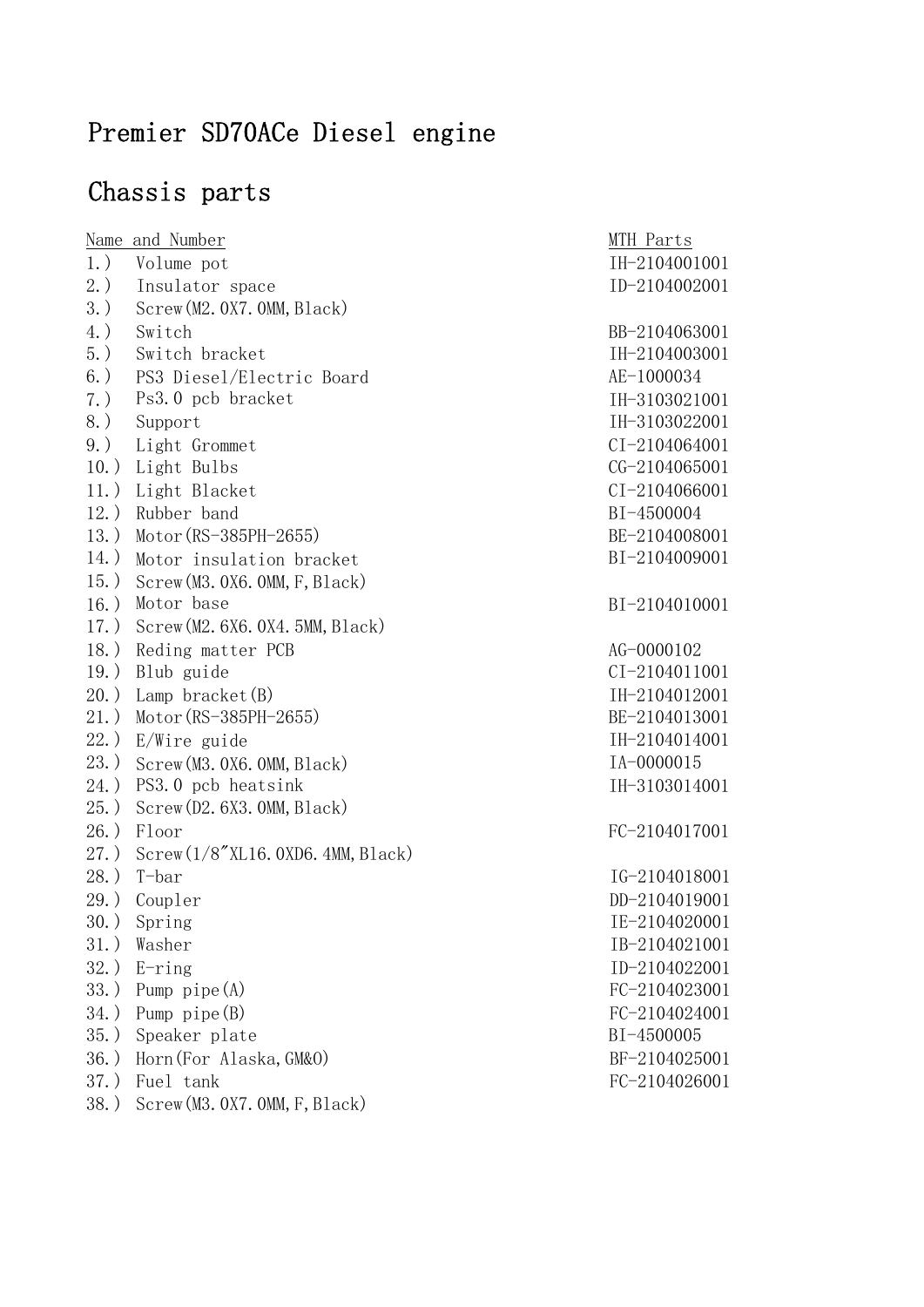|         | Name and Number                     | MTH Parts     |  |  |  |  |
|---------|-------------------------------------|---------------|--|--|--|--|
|         | 39.) Screw (M3.0X6.0MM, Black)      |               |  |  |  |  |
|         | 40.) Pick up plate                  | BD-2104027001 |  |  |  |  |
|         | 41.) Geer box set                   | EG-2104028001 |  |  |  |  |
|         | 42.) Truck side frame-R             | DB-2104029001 |  |  |  |  |
|         | 43.) Truck side frame-L             | DB-2104030001 |  |  |  |  |
|         | 44.) Screw (M3.0X14.0X5.2MM, Black) |               |  |  |  |  |
|         | 45.) Screw (M3.0X7.0MM, Black)      |               |  |  |  |  |
|         | 46.) Pick up                        | BD-2104031001 |  |  |  |  |
|         | 47.) E/WIRE FIX BAND                | IH-2104057001 |  |  |  |  |
|         | 48.) Pilot                          | DG-2104058001 |  |  |  |  |
|         | 49.) Lift Ring                      | FC-2104059001 |  |  |  |  |
|         | 50.) Pilot Handrail                 | FC-2104060001 |  |  |  |  |
|         | 51.) HOSE                           | FC-2104061001 |  |  |  |  |
|         | 52.) Battery Charging Jack          | BB-2104062001 |  |  |  |  |
|         | 53.) WHEEL AXLE set A, Scale, inner | EG-2104069001 |  |  |  |  |
|         | WHEEL AXLE set A, Hi-rail, outer    | EG-2104069002 |  |  |  |  |
|         | WHEEL AXLE set A, Hi-rail, center   | EG-2104069003 |  |  |  |  |
|         | WHEEL AXLE set A, Hi-rail, inner    | EG-2104069004 |  |  |  |  |
|         | WHEEL AXLE set A, Scale, outer      | EG-2104069005 |  |  |  |  |
|         | WHEEL AXLE set A, Scale, center     | EG-2104069006 |  |  |  |  |
| $54.$ ) | WHEEL AXLE set B, Scale, inner      | EG-2104070001 |  |  |  |  |
|         | WHEEL AXLE set B, Hi-rail, outer    | EG-2104070002 |  |  |  |  |
|         | WHEEL AXLE set B, Hi-rail, center   | EG-2104070003 |  |  |  |  |
|         | WHEEL AXLE set B, Hi-rail, inner    | EG-2104070004 |  |  |  |  |
|         | WHEEL AXLE set B, Scale, outer      | EG-2104070005 |  |  |  |  |
|         | WHEEL AXLE set B, Scale, center     | EG-2104070006 |  |  |  |  |
| $55.$ ) | Gear Box Cover                      | EG-2104071001 |  |  |  |  |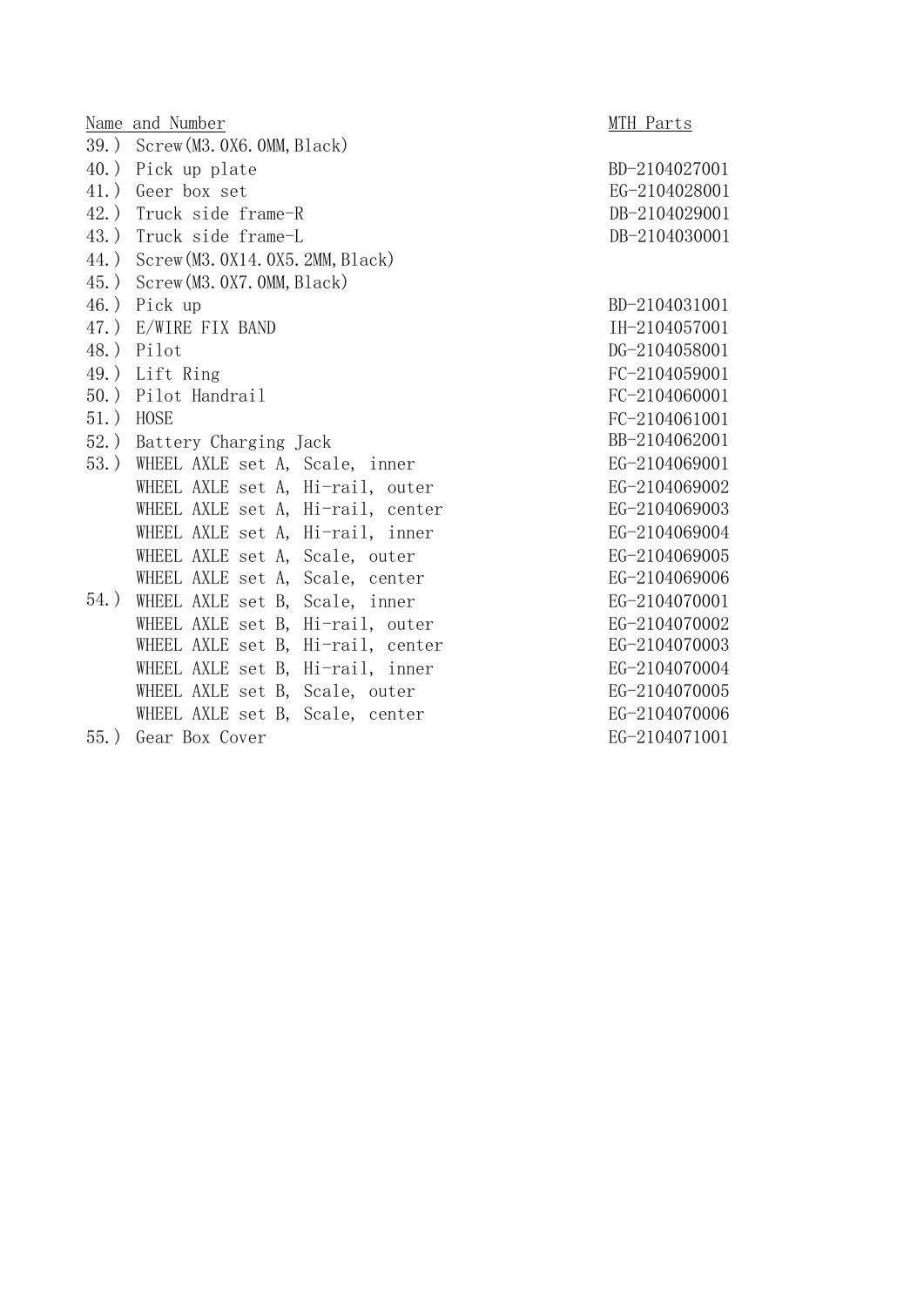